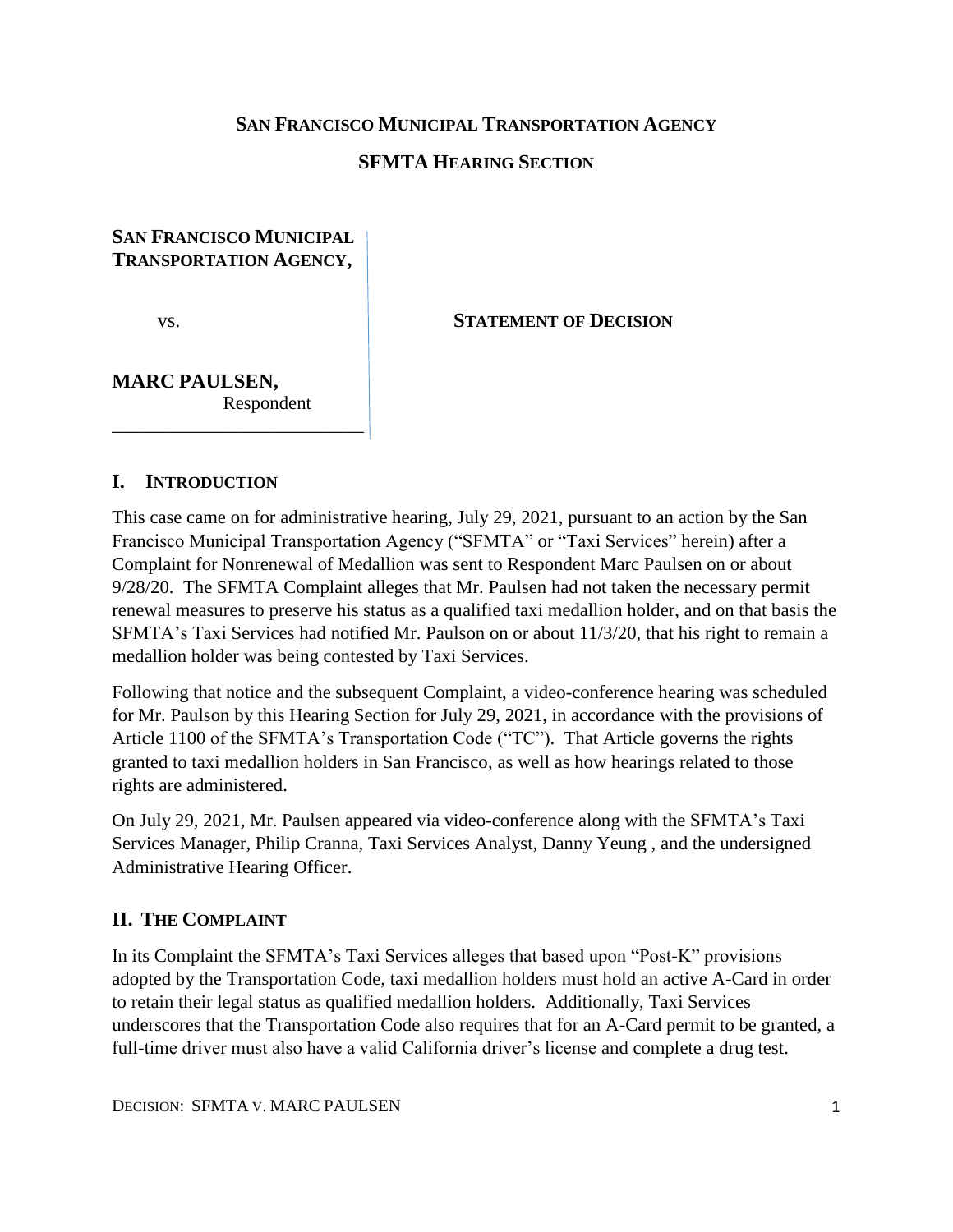Mr. Paulsen has current California driver's license that expires in 2026. He has not completed a drug test and cannot not qualify for an A-Card. As a result, without a current A-Card, the renewal of medallion #365 has not be authorized under the relevant provisions of the Code.

On or about May 12, 2021, my office received a brief on the Paulsen case from Philip Cranna, the Enforcement and Legal Affairs Manager for the SFMTA's Taxi Services Section. In his brief, Mr. Cranna reiterated the justification for the intended revocation of Respondent's medallion on the basis of the provisions of the Transportation Code.

# **III. APPLICABLE LAW**

Under the provisions of Article 1100 *et seq*. of the Transportation Code, the following statutory authority forms the relevant basis for this decision, including the Transportation Code's definitions of "A-Card," "Medallion Holder," "Notice of Nonrenewal," and "Permit Holder."

Also relevant to this case are these provisions:

TC §1103(c)(1)(E), regarding drug testing

TC  $$1103(c)(2)(C)$ , regarding driver qualifications

TC  $$1103(c)(3)$ , regarding the lapse of active permit status

TC §1105(a)(1), regarding permits required

TC §1105(a)(3), regarding permits as privilege, not property of the driver

TC  $$1105(a)(5)(A)$ , regarding the duration of permits

TC §1105(a)(6), involving compliance with laws and regulations

TC §1109(a)(1), re required affiliation with Color Scheme

TC §1109(e)(1)(A), involving various aspects of medallion operation

# **IV. TESTIMONY**

## **A. SFMTA Testimony and Evidence Presented: Danny Yeung:**

DECISION: SFMTA V. MARC PAULSEN Danny Yeung, an administrative analyst in the SFMTA's Taxi Services, testified to the origin and reliability of the exhibits offered at the hearing, which include a GTMS driver profile of Mr. Paulsen (Exhibit A), the Division's Notice of Nonrenewal, 9/28/20 (Exhibit B), and the email request for a hearing of Marc Paulsen dated 10/27/20 (Exhibit C). 60 day extension by Mr. Cranna (Exhibit D) 2/19/2020 to Hansu Kim of Flywheel. Mr. Yeung confirmed that Mr. Paulsen's A-Card expired 2/29/2020, and that his A-Card has not been renewed since that time. Each of these exhibits were accepted into evidence without objection.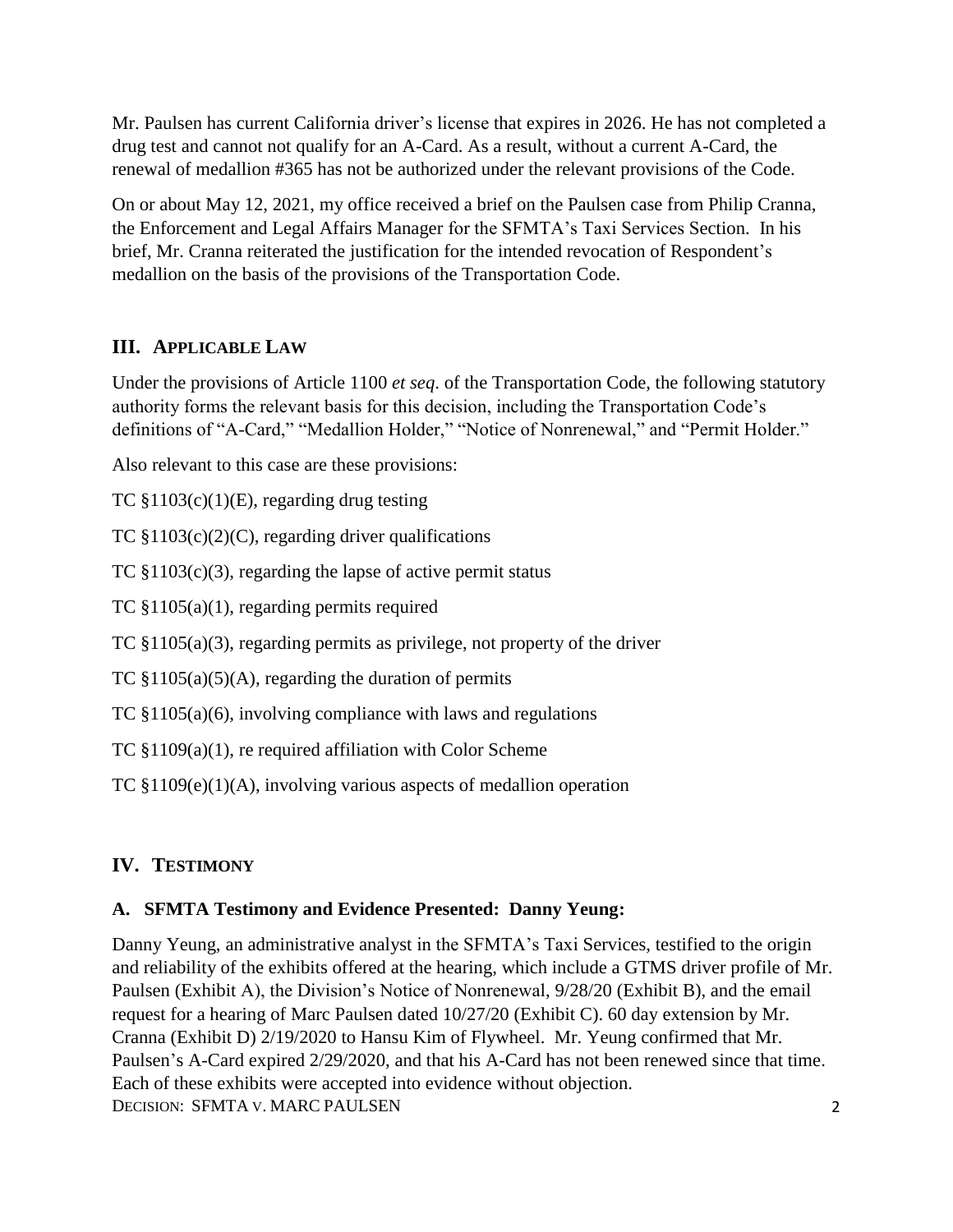### **B. Philip Cranna:**

Mr. Cranna stated that the basis for revocation is that Mr. Paulsen has not completed a drug test. A drug test is required for an A-Card. An A-Card is required to maintain a Medallion. He further stated that drug testing is required by Federal, State and San Francisco (Transportation Code) statutes and is not discretionary. A 60 day extension was allowed for Mr. Paulson to return to California for a drug test (Exhibit D, 2/19/2020). This was based upon a request by Mr. Paulsen. Drug testing is administered by a third-party contractor. Mr. Cranna further stated that SFMTA has explored the possibility of other testing. Mr. Cranna claimed SFMTA does not have a contractor in Thailand and there may be a chain of custody issue if a test is administered in Thailand. Mr. Cranna also stated he was unwilling to give an extension until the current pandemic concerns have subsided because that time is unknown.

### **C. Marc Paulsen:**

Mr. Paulsen testified that he is living in Thailand. He is 79 years old with pre-existing health conditions. His medallion has been leased to Flywheel, pursuant to the provisions of the Transportation Code that have allowed a taxi company (aka "Color Scheme") to lease a medallion from a medallion holder, which allows non-medallion holders to drive the Color Scheme's taxis. He also stated that he was aware of the 60 day extension. He stated that he was unable to travel due to the Coronavirus pandemic outbreak in the US at that time. The Coronavirus was at its height and he could not safely travel. The delta variant of the virus is currently ravaging Thailand. If he were to travel to the California for the drug test, he would have to quarantine for two weeks upon returning to Thailand. This would prove to be a great financial burden. Mr. Paulsen stated that he has received his first vaccine and he is scheduled, 9/20/21, for his second shot. He testified is willing to travel at some time after the vaccination period. He also offered to take a drug test in Thailand. Mr. Paulsen went on to state that the purpose of a drug test is to protect the public. It is clear that at almost 80 years old he is not now driving and this drug test is simply an excuse to get his medallion. Mr. Paulsen has a California driver's license that expires in 2026. This was confirmed at the hearing.

## **V. ANALYSIS**

It is clear that an A-Card is required to maintain a medallion. A drug test is required for an A-Card. The Taxi Services policy for drug testing as follows:

"The purpose of this Policy is to assure Driver fitness for duty, and to protect the public from the risks posed by the use of Alcohol and Prohibited Drugs (as defined below) by: 1) taking appropriate action to assure that the City's Taxi Drivers are not impaired in their ability to perform in a safe, productive, and healthy manner; 2) encouraging Taxi Drivers to voluntarily

DECISION: SFMTA V. MARC PAULSEN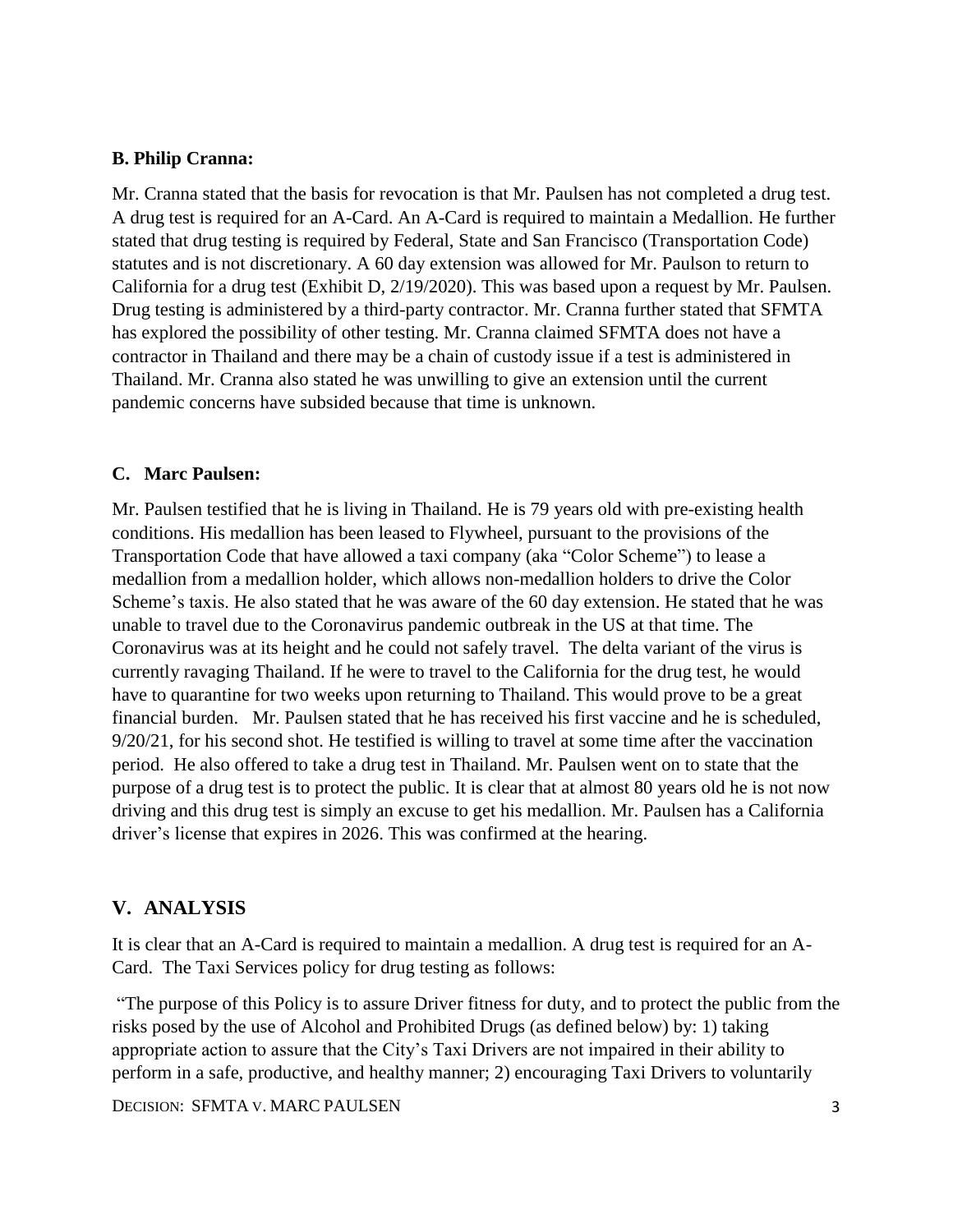seek professional assistance whenever personal problems, including alcohol or drug use, may adversely affect their ability to perform."

Mr. Paulsen's medallion is leased to Flywheel. Taxi Services contacted Flywheel regarding a 60 day extension. The record is unclear whether Mr. Paulsen was contacted by Taxi Services for this extension. The only email from Mr. Paulsen in the record (Exhibit C, 10/27/20) indicates that he learned of the extension through Hansu Kim of Flywheel (see exhibit D, 2/19/20). It is reasonable to believe Mr. Paulsen thought he had an exemption (exhibit C) from the drug test or that it was for more time, 90 days as in Mr. Paulsen's testimony. Flywheel is not an agent of Mr. Paulsen and service to Flywheel is not service to Mr. Paulsen. In any case, the service of the extension seems to be defective. Mr. Cranna stated that the extension was granted due to a request by Mr. Paulsen because he could not safely travel during the Covid pandemic. The situation hasn't changed. If anything, the current situation in Thailand has gotten worse. In addition, the latest State Department advisory is Level 4, Do Not Travel to Thailand because of Covid. The pandemic can be considered a *force majeure* that should trigger a reasonable accommodation. The stated purpose of a drug test is to protect the public from taxi drivers who may be under the influence of prohibited substances. This is not the case in this instance. Mr. Paulsen is not driving a taxi and does not pose a threat to the public.

## **VI. FINDINGS**

Mr. Paulsen is elderly, with atrial fibrillation and other pre-existing health issues who is not driving and possess no threat to the public. He is willing and able to return to California to take a drug test but for the current Covid pandemic. He is unwilling to risk his life and unable to take on the financial cost of a fourteen day quarantine in a Thai hotel upon his return. One alternative is for Mr. Paulsen, after being fully vaccinated, submit to a drug test within 60 days, from one of two clinics accredited to the US Embassy Visa Section in Bankok. This would substantially meet the requirements of CA Govt Code section 53075.5, and 49 CFR 40 and 382. The results are transmitted directly to the US Embassy. The only two DHHS approved labs (required by the Transportation Code) outside the US are in Canada. The policy for a drug test is to protect the public. There is no need in this case. It would be dangerous for Mr. Paulsen to travel. Another reasonable solution would be to issue an extension that would require Mr. Paulsen to return, within 60 days after he is fully vaccinated and the Thai quarantine has been lifted; to cure this administrative violation.

On the basis of existing Transportation Code provisions as affected by the circumstances of this case, I find that the SFMTA has not established, by a preponderance of the evidence, that Mr. Paulsen's medallion (#365) is eligible *at the present time* to be revoked under the drug testing provision of the Transportation Code.

I hold that SFMTA's Complaint for Non-renewal has not met its burden of showing good cause to not renew medallion #365 and this case is dismissed without prejudice.